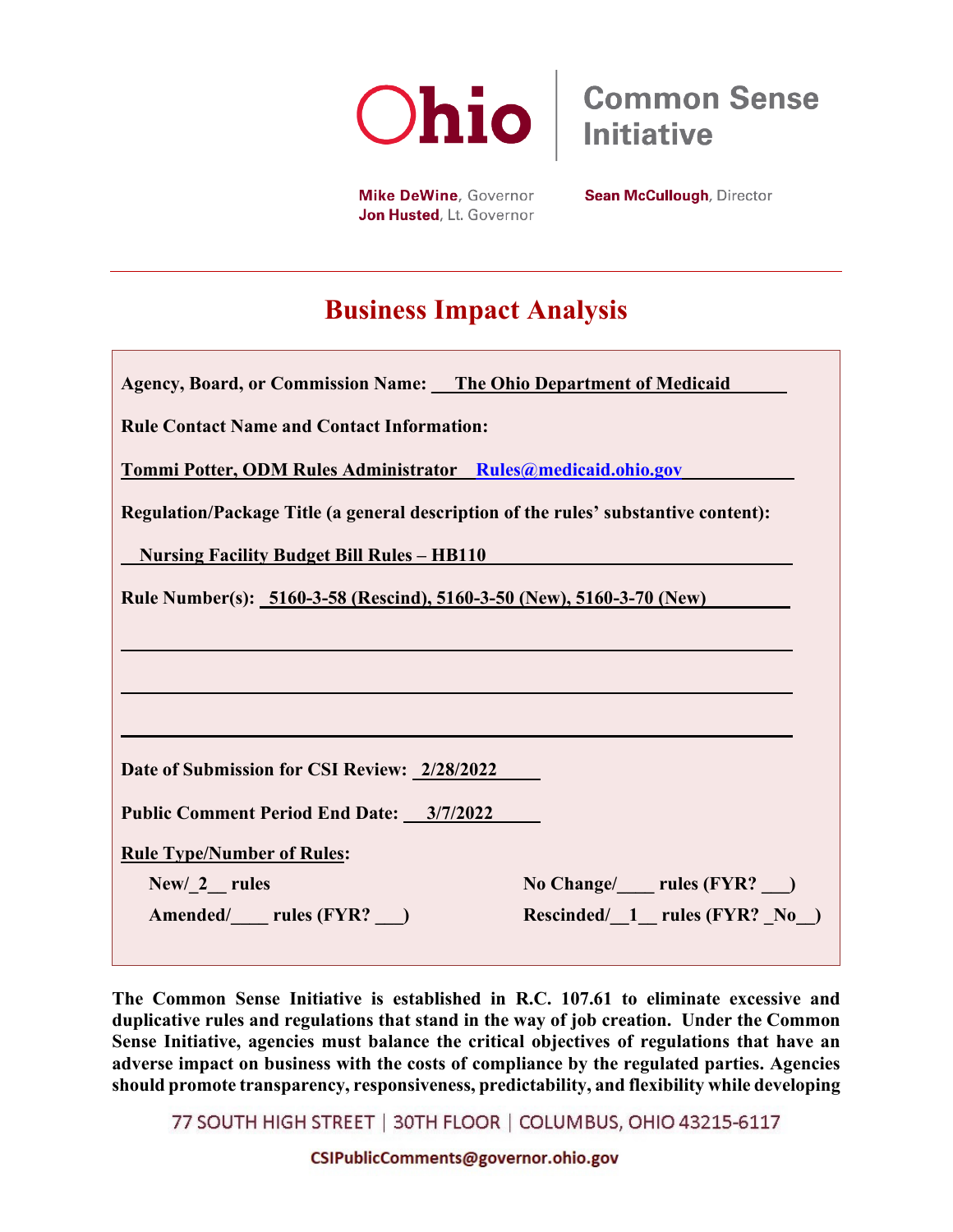**regulations that are fair and easy to follow. Agencies should prioritize compliance over punishment, and to that end, should utilize plain language in the development of regulations.** 

## **Reason for Submission**

**1. R.C. 106.03 and 106.031 require agencies, when reviewing a rule, to determine whether the rule has an adverse impact on businesses as defined by R.C. 107.52. If the agency determines that it does, it must complete a business impact analysis and submit the rule for CSI review.** 

**Which adverse impact(s) to businesses has the agency determined the rule(s) create?** 

**The rule(s):**

- **a.** ☐ **Requires a license, permit, or any other prior authorization to engage in or operate a line of business.**
- **b.** ☒ **Imposes a criminal penalty, a civil penalty, or another sanction, or creates a cause of action for failure to comply with its terms.**
- **c.** ☒ **Requires specific expenditures or the report of information as a condition of compliance.**
- **d.** ☒ **Is likely to directly reduce the revenue or increase the expenses of the lines of business to which it will apply or applies.**

### **Regulatory Intent**

# **2. Please briefly describe the draft regulation in plain language.**  *Please include the key provisions of the regulation as well as any proposed amendments.*

**Rule 5160-3-58**, entitled "Nursing facilities (NFs): quality indicators and quality payment rate" sets forth provisions specifying the nursing facility quality indicators and the methodology for determining the per Medicaid day quality payment rate. This rule is being proposed for rescission due to legislative changes that were made with the implementation of Amended Substitute House Bill 110 of the 133<sup>rd</sup> General Assembly.

**Rule 5160-3-50**, entitled "Nursing facilities (NFs): use of additional dollars as a result of rebasing of rates" is being proposed for adoption. This new rule addresses the use, reporting, and reimbursement of additional dollars received as a result of rebasing of rates. It includes a definition of "cost center report" as well as provisions regarding direct care spending, submission of cost center reports, extensions for the submission of cost center reports, late reporting penalties, change of operator, new providers, reviews of cost center reports by the Department of Medicaid, and reimbursement of funds to the Department.

# 77 SOUTH HIGH STREET | 30TH FLOOR | COLUMBUS, OHIO 43215-6117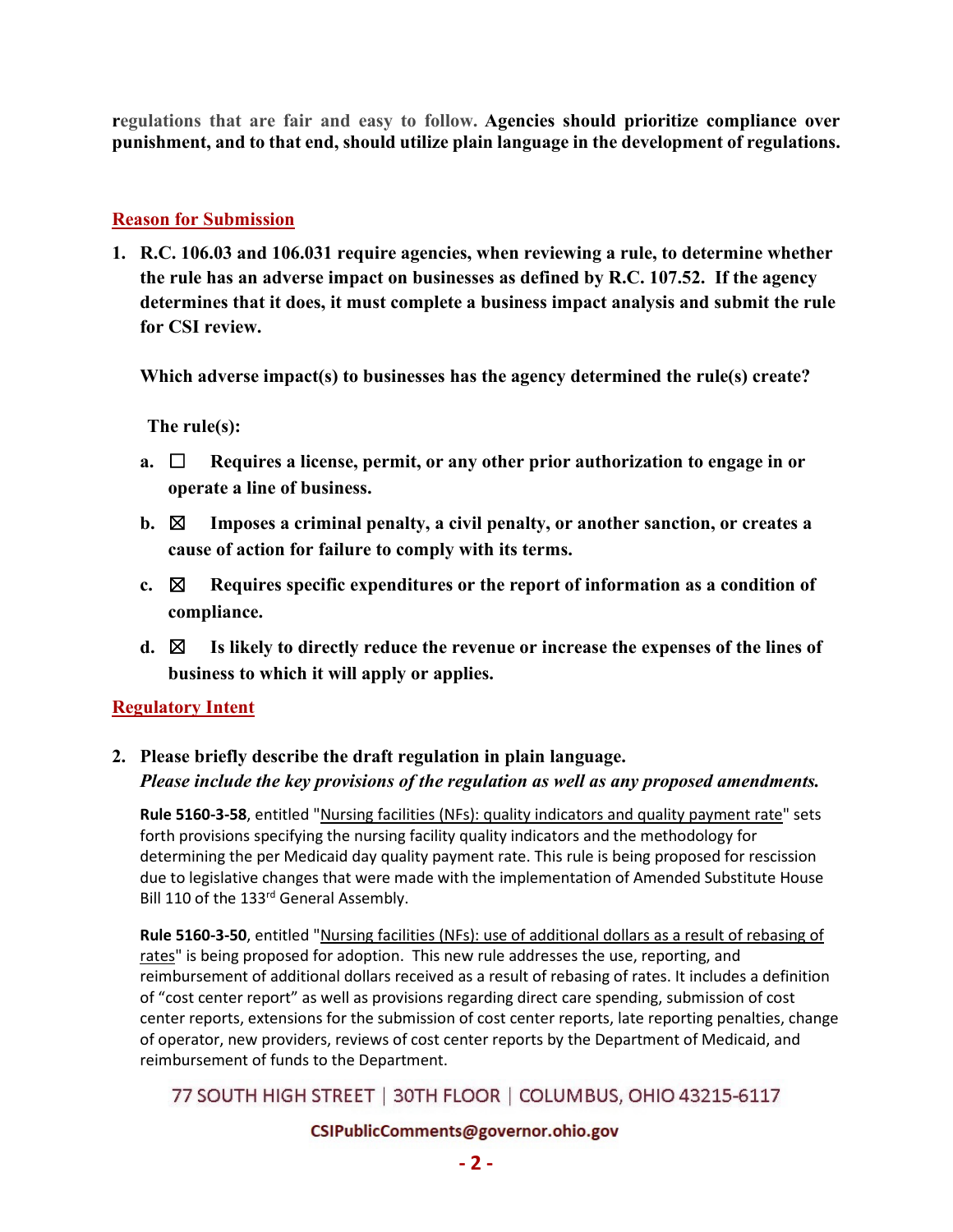**Rule 5160-3-70**, entitled "Nursing facilities (NFs): appeals for special focus facilities (SFFs) proposed for termination from the medicaid program" is being proposed for adoption. This new rule includes provisions regarding appeals under Chapter 119. of the Revised Code for nursing facilities that are proposed for termination from the Medicaid program due to failure to improve or to graduate from the Special Focus Facility program within certain periods of time, and provisions for the hearings for those appeals.

## **3. Please list the Ohio statute(s) that authorize the agency, board or commission to adopt the rule(s) and the statute(s) that amplify that authority.**

### **4. 5160-3-58**

Statutory Authority: 5165.02 Amplifies: 5165.25 **5160-3-50** Statutory Authority: 5165.02, 5165.36 Amplifies: 5165.01, 5165.16, 5165.19, 5165.21, 5165.36 **5160-3-70** Statutory Authority: 5165.02, 5165.771 Amplifies: 5165.771

**5. Does the regulation implement a federal requirement? Is the proposed regulation being adopted or amended to enable the state to obtain or maintain approval to administer and enforce a federal law or to participate in a federal program?** *If yes, please briefly explain the source and substance of the federal requirement.* No.

**6. If the regulation includes provisions not specifically required by the federal government, please explain the rationale for exceeding the federal requirement.**

### **5160-3-70**

This proposed rule contains provisions that address the state's appeals process for the nursing facility Special Focus Facility (SFF) Program when the Ohio Department of Medicaid proposes to terminate a facility's participation in the Medicaid program if the facility is placed on the SFF list and fails to make improvements or graduate from the SFF program within required timeframes. This rule contains provisions for an expedited appeals process for nursing facilities to dispute the length of time a facility is placed in a specific table on the SFF list. This change was made to provide an additional due process element in the state's SFF statute.

# 77 SOUTH HIGH STREET | 30TH FLOOR | COLUMBUS, OHIO 43215-6117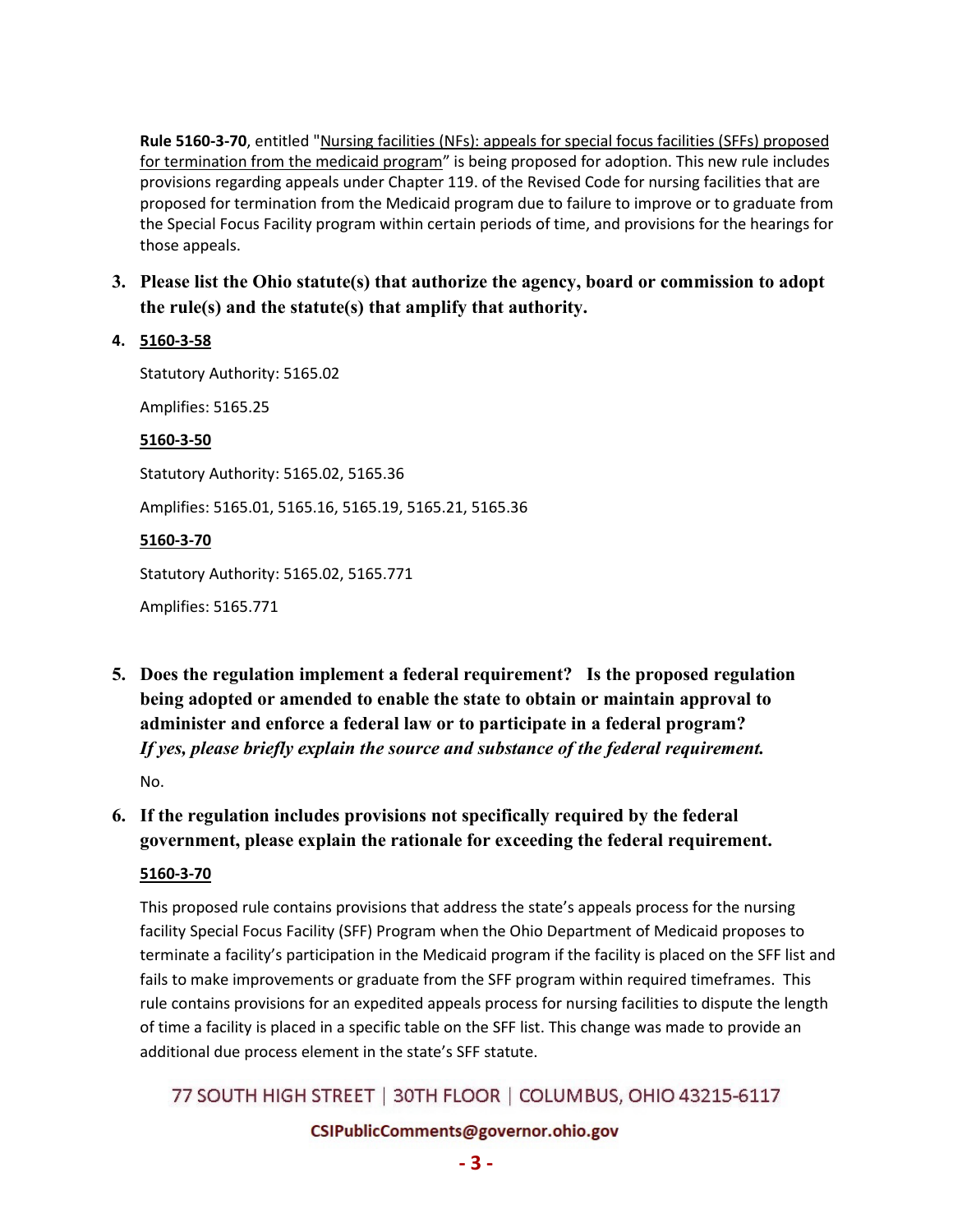**7. What is the public purpose for this regulation (i.e., why does the Agency feel that there needs to be any regulation in this area at all)?**

### **5160-3-58**

Not applicable. This rule is being proposed for rescission.

#### **5160-3-50**

The public purpose of this rule is to implement provisions contained in the Ohio Revised Code regarding nursing facilities' use of any additional dollars they may receive as a result of the rebasing of nursing facility rates.

#### **5160-3-70**

The public purpose of this rule is to implement due process provisions found in the Revised Code regarding the federal Special Focus Facility program for nursing facilities.

**8. How will the Agency measure the success of this regulation in terms of outputs and/or outcomes?**

#### **5160-3-58**

Not applicable. This rule is being proposed for rescission.

#### **5160-3-50**

The success of this rule will be measured by the proper use of additional rebasing funds as required by this rule.

### **5160-3-70**

The success of this rule will be measured by the extent to which appeals are submitted according to the specifications of this rule by nursing facilities designated as Special Focus Facilities that are being proposed for termination from the Medicaid program, and by the extent to which hearings for those appeals are conducted according to the specifications of this rule.

**9. Are any of the proposed rules contained in this rule package being submitted pursuant to R.C. 101.352, 101.353, 106.032, 121.93, or 121.931?** 

*If yes, please specify the rule number(s), the specific R.C. section requiring this submission, and a detailed explanation.*

None of the proposed rules are being submitted pursuant to these specified sections of the Revised Code.

# **Development of the Regulation**

77 SOUTH HIGH STREET | 30TH FLOOR | COLUMBUS, OHIO 43215-6117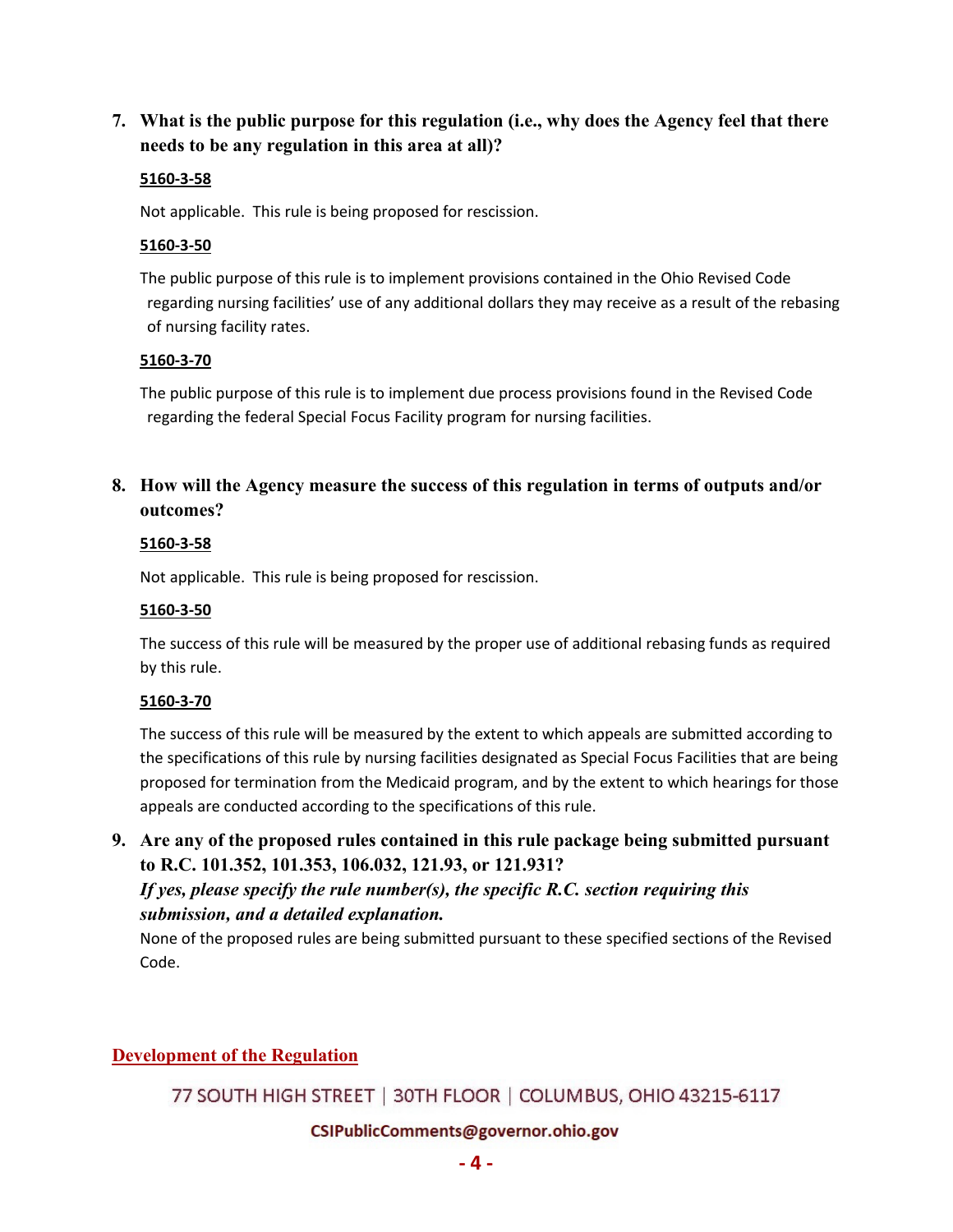# **9. Please list the stakeholders included by the Agency in the development or initial review of the draft regulation.**

## *If applicable, please include the date and medium by which the stakeholders were initially contacted.*

The primary stakeholders are Ohio's three nursing facility provider associations. The nursing facility provider associations in Ohio are:

- Ohio Health Care Association (OHCA)
- The Academy of Senior Health Sciences, Inc.
- LeadingAge Ohio

Ohio's nursing facility provider associations represent and advocate for small and large nursing facilities and nursing facilities with both individual and group ownership, publicly traded and government-owned properties, and for-profit and non-profit facilities. In addition to representing and advocating for nursing facilities, the associations are informational and educational resources to Ohio's nursing facilities, their suppliers, consultants, and the public at large.

The nursing facility provider associations were involved in review of the draft rules when the Department of Medicaid emailed the draft rules and a summary of the rule changes to the associations on December 16, 2021.

# **10. What input was provided by the stakeholders, and how did that input affect the draft regulation being proposed by the Agency?**

No input was provided by stakeholders on the proposed draft rules.

## **11. What scientific data was used to develop the rule or the measurable outcomes of the rule? How does this data support the regulation being proposed?**

Scientific data was not applicable to the development of these rules.

**12. What alternative regulations (or specific provisions within the regulation) did the Agency consider, and why did it determine that these alternatives were not appropriate? If none, why didn't the Agency consider regulatory alternatives?**

No alternative regulations were considered. The Department of Medicaid considers Administrative Code rules the most appropriate type of regulation for the provisions contained in these rules.

**13. Did the Agency specifically consider a performance-based regulation? Please explain.** *Performance-based regulations define the required outcome, but don't dictate the process the regulated stakeholders must use to achieve compliance.*

Performance-based regulations are not considered appropriate for these regulations.

# 77 SOUTH HIGH STREET | 30TH FLOOR | COLUMBUS, OHIO 43215-6117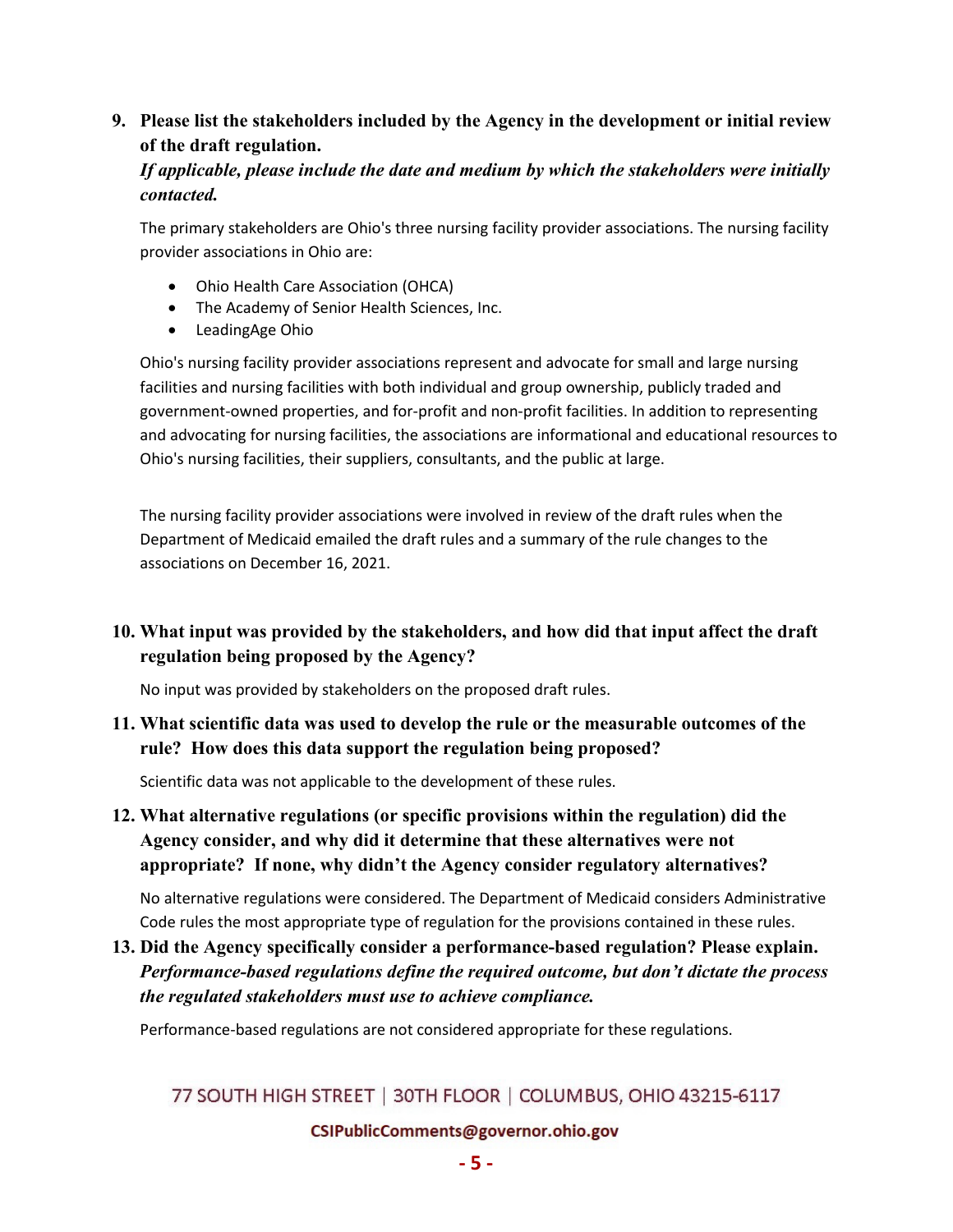# **14. What measures did the Agency take to ensure that this regulation does not duplicate an existing Ohio regulation?**

The Department of Medicaid's staff reviewed the applicable ORC and OAC to ensure these rules do not duplicate any of the Department of Medicaid's rules or any other regulations in the ORC or OAC.

**15. Please describe the Agency's plan for implementation of the regulation, including any measures to ensure that the regulation is applied consistently and predictably for the regulated community.**

The final rules as adopted by the Ohio Department of Medicaid will be posted via the Department's website at [http://medicaid.ohio.gov/RESOURCES/LegalandContracts/Rules.aspx.](http://medicaid.ohio.gov/RESOURCES/LegalandContracts/Rules.aspx) In addition, the Department will notify stakeholders during regular Provider Association meetings when the final rules become effective.

## **Adverse Impact to Business**

- **16. Provide a summary of the estimated cost of compliance with the rule. Specifically, please do the following:**
	- **a. Identify the scope of the impacted business community; and** These rules impact approximately 970 nursing facilities in Ohio that choose to participate in the Medicaid program. Provider participation in the Medicaid program is optional and at the provider's discretion.
	- **b. Identify the nature of all adverse impact (e.g., fees, fines, employer time for compliance,); and**

Compliance with Medicaid program requirements is mandatory for providers who choose to participate in the program and may result in administrative costs as detailed below.

**c. Quantify the expected adverse impact from the regulation.** 

 *The adverse impact can be quantified in terms of dollars, hours to comply, or other factors; and may be estimated for the entire regulated population or for a "representative business." Please include the source for your information/estimated impact.*

**5160-3-58**

**b.) and c.)**

There is no expected adverse impact to nursing facilities to meet the quality indicators described in this rule. It is standard practice for nursing homes to provide quality care so there would be no cost to meet the criteria in the rule.

# 77 SOUTH HIGH STREET | 30TH FLOOR | COLUMBUS, OHIO 43215-6117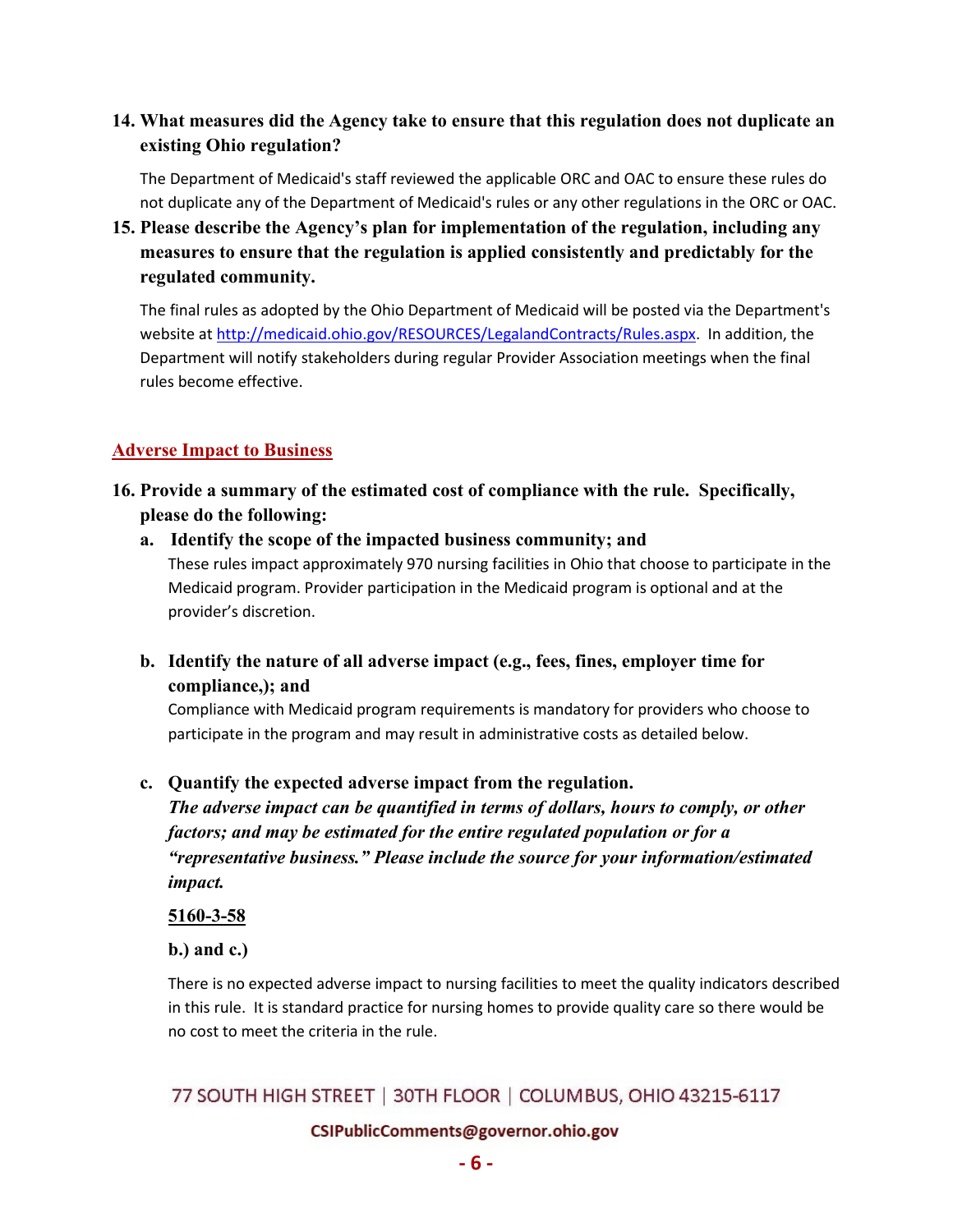In accordance with paragraph (E)(1) of this rule, a nursing facility will not receive a point for the pressure ulcer, antipsychotic medication, and unplanned weight loss quality indicators when the Department of Medicaid determines there is insufficient data to calculate a rate for these indicators. The adverse impact to a nursing facility would be the facility's portion of the total amount of the quality funds to be paid statewide to all nursing facilities that the facility would now not receive.

In accordance with paragraph  $(E)(2)$  of this rule, a nursing facility will not receive a quality point for the employee retention quality indicator when the facility fails to complete section eight of the Department of Medicaid's nursing facility annual cost report. The adverse impact to a nursing facility would be the facility's portion of the total amount of the quality funds to be paid statewide to all nursing facilities that the facility would now not receive.

However, all the above costs are existing costs. There are no new costs as this rule is being proposed for rescission.

## **5160-3-50**

## **b.) and c.)**

 In accordance with paragraph (C) of this rule, nursing facilities are to submit their first cost center report to the Department of Medicaid not later than 90 days after the end of calendar year 2021. Subsequent cost center reports are to be submitted not later than 90 days after the end of the applicable calendar year. Cost center reports are to be submitted on an electronic form prescribed by the Department and are to include only direct care, ancillary and support, and tax costs, as well as inpatient days. The Department of Medicaid estimates it will take a nursing facility's accountant approximately 10 hours at the rate of approximately \$32.00 per hour (total estimated cost: \$320.00) to prepare and submit one cost center report.

In accordance with paragraph (D) of this rule, a nursing facility may submit a cost center report within 14 days after the original due date for good cause shown if written approval for an extension request is received from the Department of Medicaid prior to the original due date of the report. The Department of Medicaid estimates it will take a nursing facility's attorney approximately 1 hours at the rate of approximately \$400.00 per hour (total estimated cost: \$400.00) to prepare and submit one request for an extension to the Department of Medicaid.

In accordance with paragraph (E) of this rule, if a cost center report is not received by the Department of Medicaid by the original due date or by an approved extension due date, the provider may be assessed a late reporting penalty for each day a complete and adequate report is not received. The penalty is \$100.00 per calendar day for each day after the original due date or the extension due date that a facility does not submit a report. The amount of the penalty would be calculated by multiplying \$100.00 by the number of calendar days after the due date or extension due date that a facility does not submit the report.

# 77 SOUTH HIGH STREET | 30TH FLOOR | COLUMBUS, OHIO 43215-6117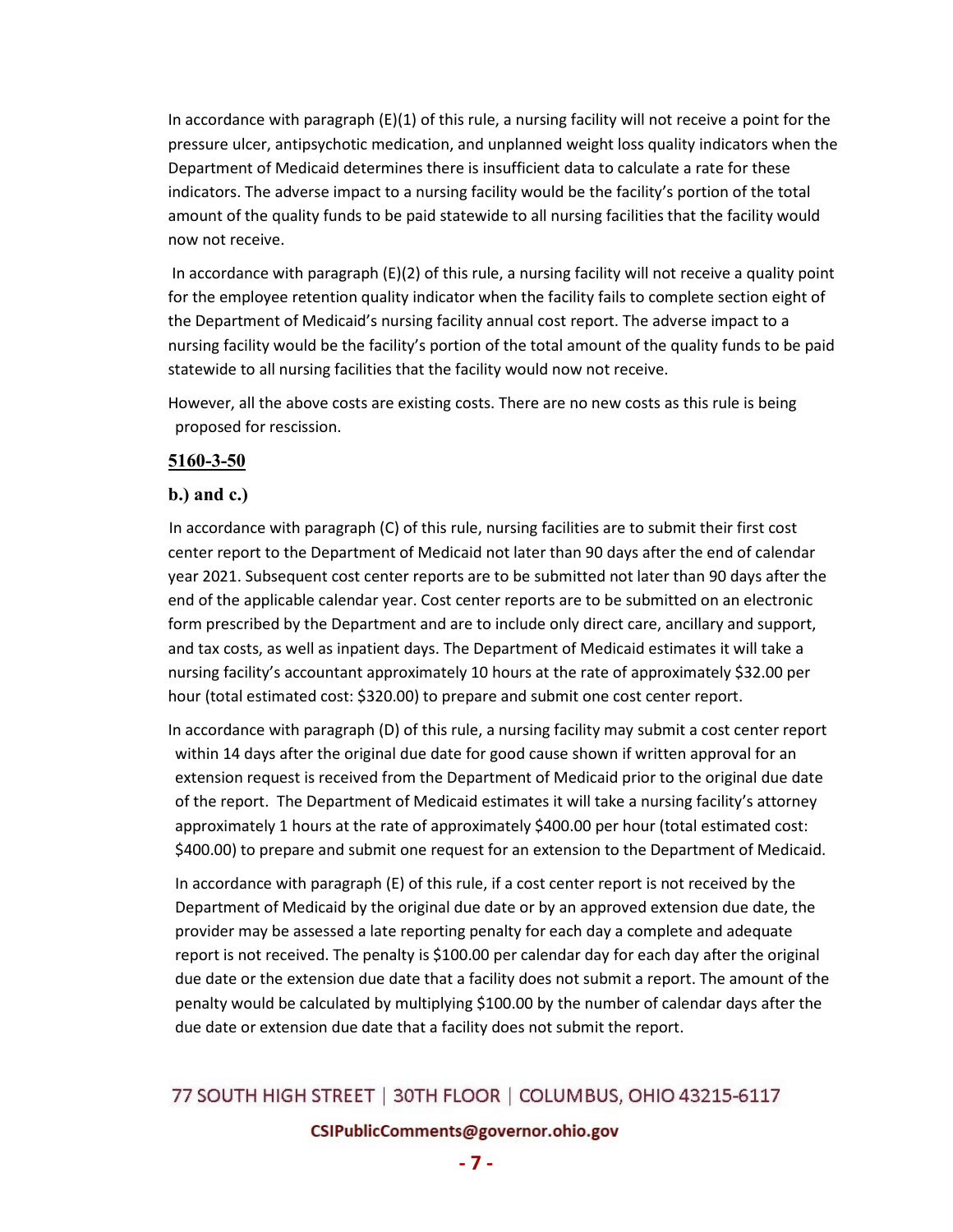In accordance with paragraph (I) of this rule, any amounts a nursing facility spends on cost centers other than as permitted by this rule, Section 333.240 of Am Sub HB110 of the 134<sup>th</sup> General Assembly, and ORC section 5165.36 must be reimbursed to the Department of Medicaid with interest. The amount to be reimbursed by a nursing facility would be calculated by multiplying the amount improperly spent by the facility by the rate of interest to be used.

### **5160-3-70**

## **b.) and c.)**

In accordance with paragraph (A)(3) of this rule, if a nursing facility chooses to appeal an order terminating the facility's participation in the Medicaid program due to failure to make improvements or graduate from Special Focus Facility program within certain periods of time, the facility must submit the appeal to the Ohio Department of Medicaid within 48 hours of receipt of the order. The Department of Medicaid estimates it will take a nursing facility's attorney approximately 1.5 hours at the rate of approximately \$400.00 per hour (total estimated cost: \$600.00) to prepare and submit one such appeal.

# **17. Why did the Agency determine that the regulatory intent justifies the adverse impact to the regulated business community?**

## **5160-3-58**

Not applicable. This rule is being proposed for rescission.

## **5160-3-50**

The adverse impact to nursing facilities associated with this rule is justified because this rule is intended to increase direct care staffing in nursing homes, thereby helping to ensure the provision high quality, person centered care and result in better resident outcomes.

## **5160-3-70**

The adverse impact to nursing facilities associated with this rule is justified because this rule adds an additional due process element to the state's Special Focus Facility statute. This new appeals process allows a nursing facility that has been placed on the federal Special Focus Facility (SFF) list and has received notice of termination from the Medicaid program for failure to make improvements or graduate from the SFF program within a certain period of time to file an appeal to dispute the length of time the facility has been on the SFF list.

## **Regulatory Flexibility**

# 77 SOUTH HIGH STREET | 30TH FLOOR | COLUMBUS, OHIO 43215-6117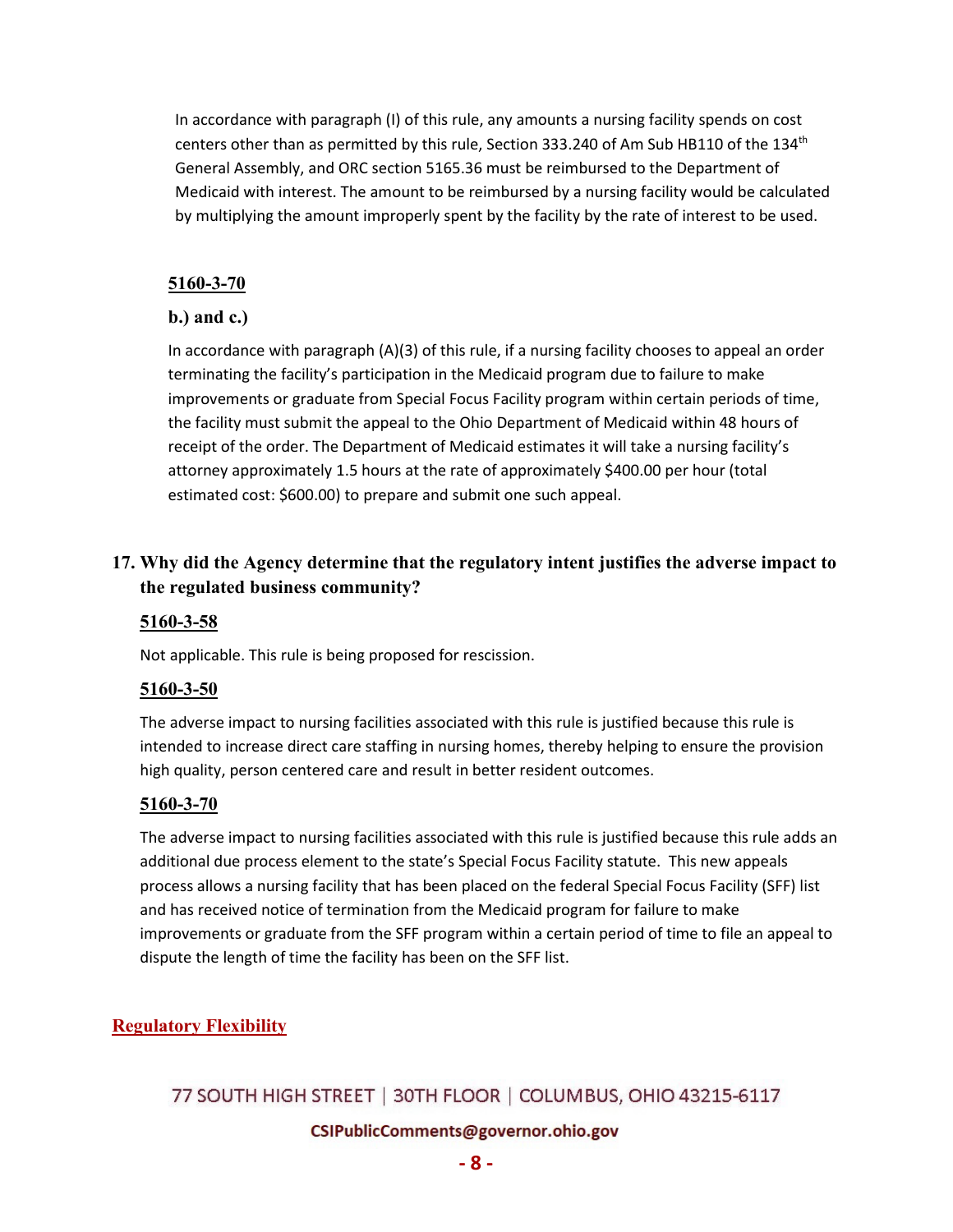**18. Does the regulation provide any exemptions or alternative means of compliance for small businesses? Please explain.**

No. The provisions in these rules are the same for all nursing facilities regardless of size.

**19. How will the agency apply Ohio Revised Code section 119.14 (waiver of fines and penalties for paperwork violations and first-time offenders) into implementation of the regulation?**

ORC section 119.14 is not applicable to these regulations.

**20. What resources are available to assist small businesses with compliance of the regulation?**

Providers in need of assistance may contact the Bureau of Long-Term Services and Supports at (614) 466-6742.

## 77 SOUTH HIGH STREET | 30TH FLOOR | COLUMBUS, OHIO 43215-6117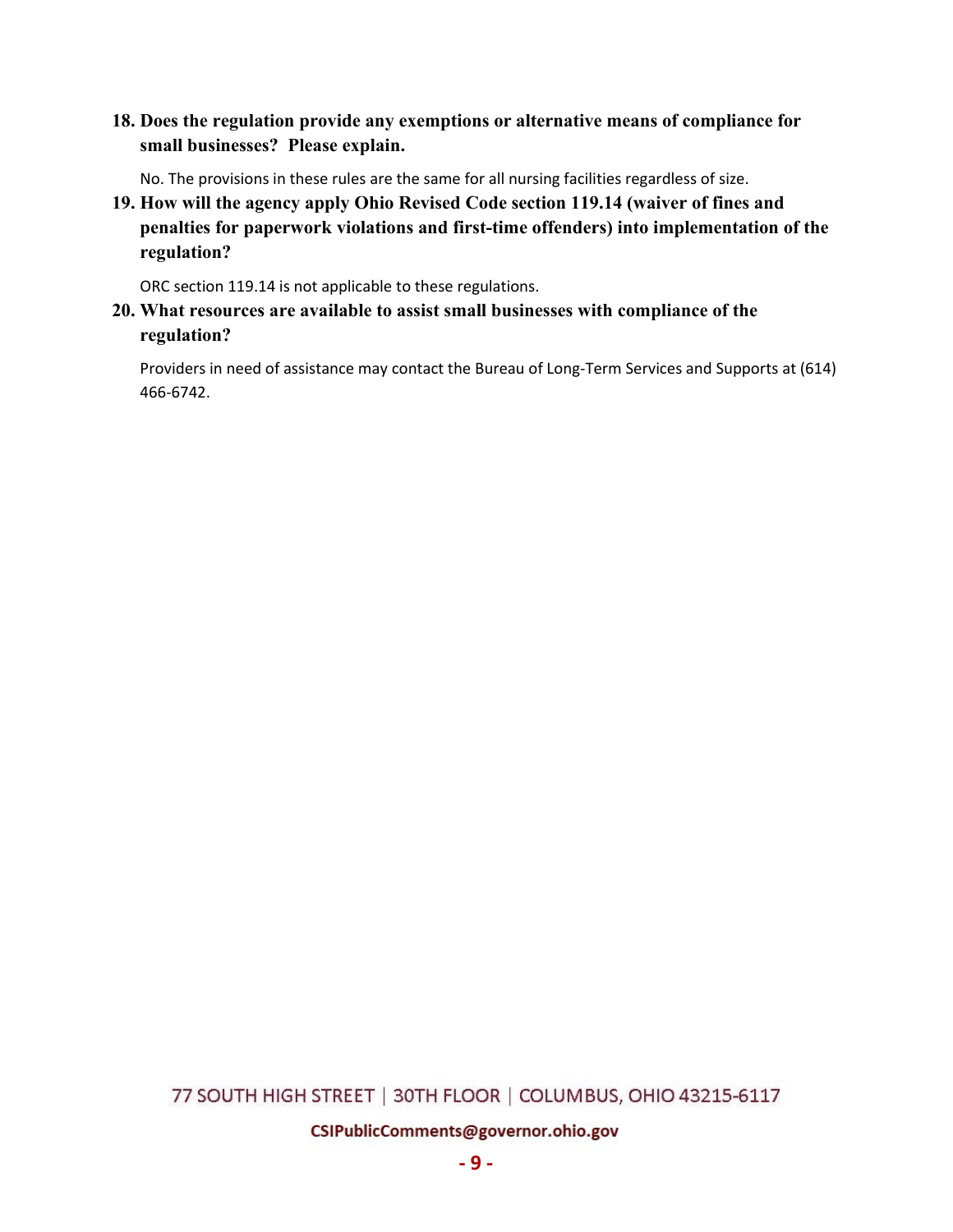### TO BE RESCINDED

## 5160-3-58 **Nursing facilities (NFs): quality indicators and quality payment rate.**

- (A) In accordance with section 5165.25 of the Revised Code, this rule describes the criteria for each of the quality indicators that nursing facilities need to meet to earn quality points, and the method by which the Ohio department of medicaid (ODM) determines the per medicaid day quality payment rate.
- (B) Measurement period.

For purposes of this rule, "measurement period" means the calendar year immediately preceding the calendar year in which the state fiscal year begins.

(C) Quality indicators.

A nursing facility may earn a maximum of one point for each of the following quality indicators during the measurement period. For the pressure ulcer quality indicator and the antipsychotic medication quality indicator, nursing facilities may earn a maximum of one point each for rates for short-stay residents and a maximum of one point each for rates for long-stay residents. Based on the number of quality indicator points earned, ODM will calculate a per medicaid day quality payment rate for each nursing facility. To earn a point for each of the indicators, the nursing facility needs to meet the following criteria:

(1) Pressure ulcers.

Score no more than the fortieth percentile for pressure ulcer rates. ODM obtains the pressure ulcer rates from the centers for medicare and medicaid services (CMS) website at https://data.medicare.gov using the CMS quality measure for short-stay residents with post-acute pressure ulcer/pressure injury changes in skin integrity , and the CMS quality measure for long-stay residents with pressure ulcers.

(2) Antipsychotic medications.

Score no more than the fortieth percentile, as established by ODM, for antipsychotic medication use rates.

(3) Unplanned weight loss.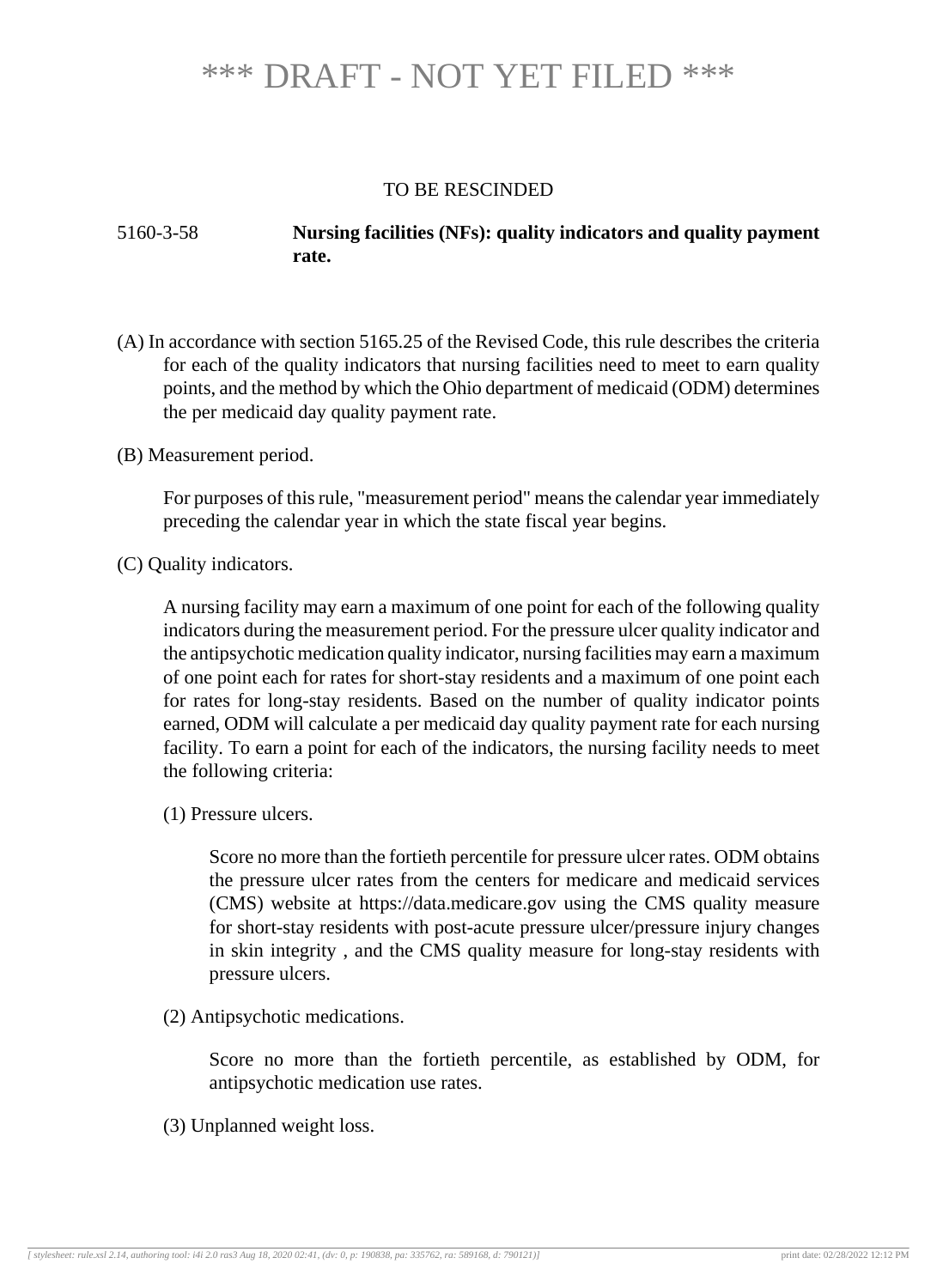#### 5160-3-58 TO BE RESCINDED 2

Score no more than the fortieth percentile for long-stay nursing facility residents' unplanned weight loss rate. ODM obtains the unplanned weight loss rate from the CMS website using the CMS quality measure for long-stay residents who lose too much weight.

(4) Employee retention.

Attain an employee retention target rate of at least the seventy-fifth percentile. ODM calculates the percentile using the employee retention rates from section eight of all ODM nursing facility annual cost reports.

- (5) Satisfaction survey.
	- (a) For even-numbered state fiscal years, attain a target rate of at least the fiftieth percentile of the overall score for all participating nursing facilities on the department of aging's most recently published resident satisfaction survey conducted pursuant to section 173.47 of the Revised Code.
	- (b) For odd-numbered state fiscal years, attain a target rate of at least the fiftieth percentile of the overall score for all participating nursing facilities on the department of aging's most recently published family satisfaction survey conducted pursuant to section 173.47 of the Revised Code.
- (D) Religious nonmedical health care institutions (RNHCIs).

RNCHIs will receive one point for each of the quality indicators described in paragraphs  $(C)(1)$ ,  $(C)(2)$ , and  $(C)(3)$  of this rule.

- (E) Reasons for which no quality indicator points will be awarded.
	- (1) For the pressure ulcer, antipsychotic medication, and unplanned weight loss quality indicators described in paragraphs  $(C)(1)$  to  $(C)(3)$  of this rule, no points will be awarded when there is insufficient data to calculate a rate, as determined by ODM.
	- (2) For the employee retention rate quality indicator described in paragraph (C)(4) of this rule, no point will be awarded when a nursing facility fails to complete section eight of the ODM nursing facility annual cost report.
- (F) Calculation of the per medicaid day quality payment rate.
	- (1) Determine the number of inpatient medicaid days reported by each nursing facility on the ODM nursing facility annual cost report for the calendar year preceding the fiscal year in which the quality payment will be paid.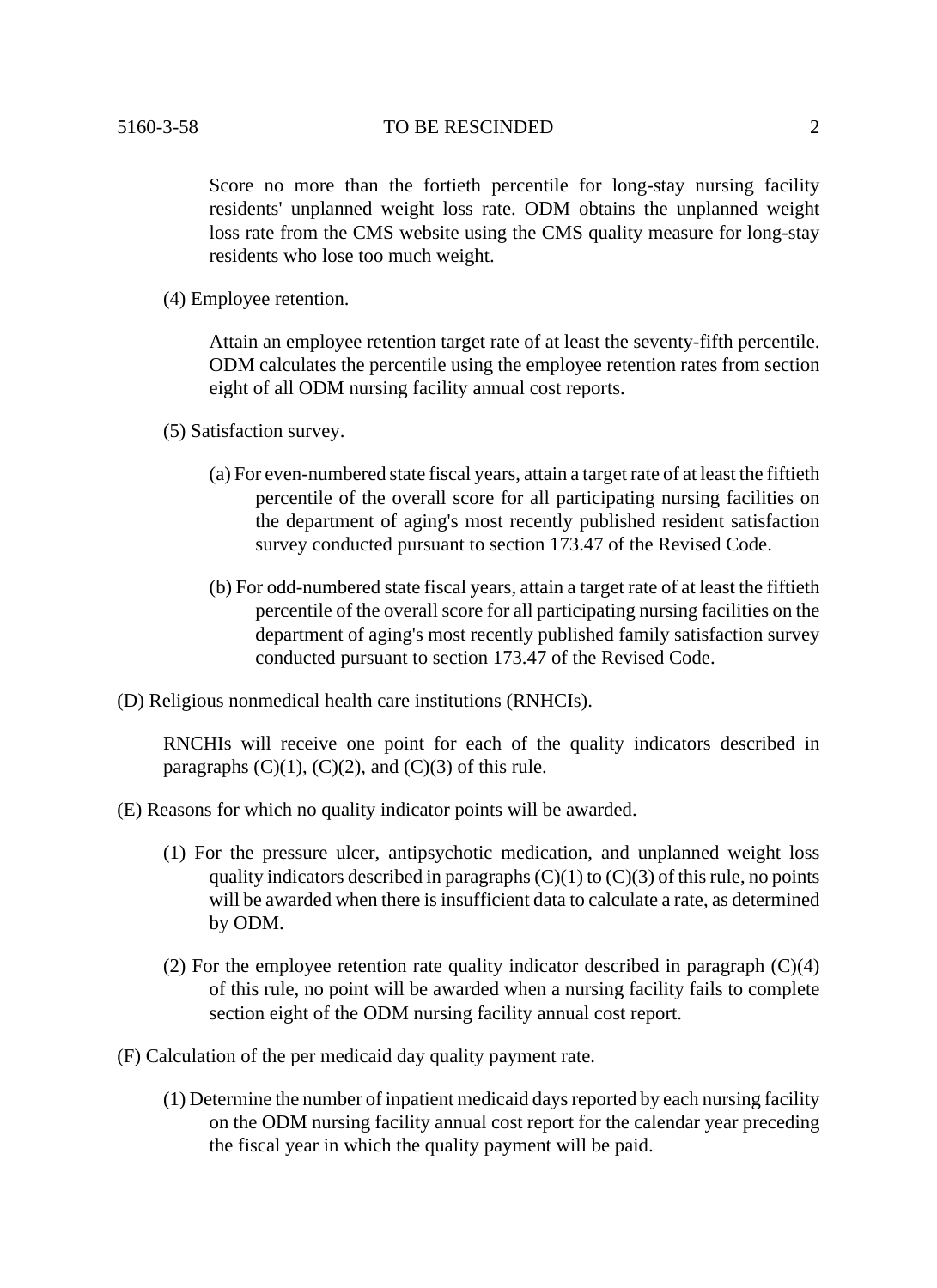#### 5160-3-58 TO BE RESCINDED 3

- (2) Determine the total number of inpatient medicaid days reported by all nursing facilities on the ODM nursing facility annual cost report for the calendar year preceding the fiscal year in which the quality payment will be paid.
- (3) Determine the number of quality points earned by each nursing facility during the applicable measurement period.
- (4) For each nursing facility, multiply the number of inpatient medicaid days as determined in paragraph (F)(1) of this rule for the nursing facility by the number of quality points earned by the nursing facility as determined in paragraph (F) (3) of this rule. This product is the point days earned by each nursing facility.
- (5) Determine the total number of point days for all nursing facilities.
- (6) Multiply one dollar and seventy-nine cents by the total number of medicaid days determined in paragraph (F)(2) of this rule. This product is the total amount of quality funds to be paid to nursing facilities by ODM in the applicable fiscal year.
- (7) Divide the total amount of quality funds to be paid as calculated in paragraph (F) (6) of this rule by the total number of point days for all nursing facilities as determined in paragraph (F)(5) of this rule.
- $(8)$  Multiply the amount calculated in accordance with paragraph  $(F)(7)$  of this rule by the quality points earned by each nursing facility as determined in paragraph (F)(3) of this rule. This product is the per medicaid day quality payment for each nursing facility.
- (G) Appeals.

The calculation of the quality payment rate is not subject to appeal under Chapter 119. of the Revised Code.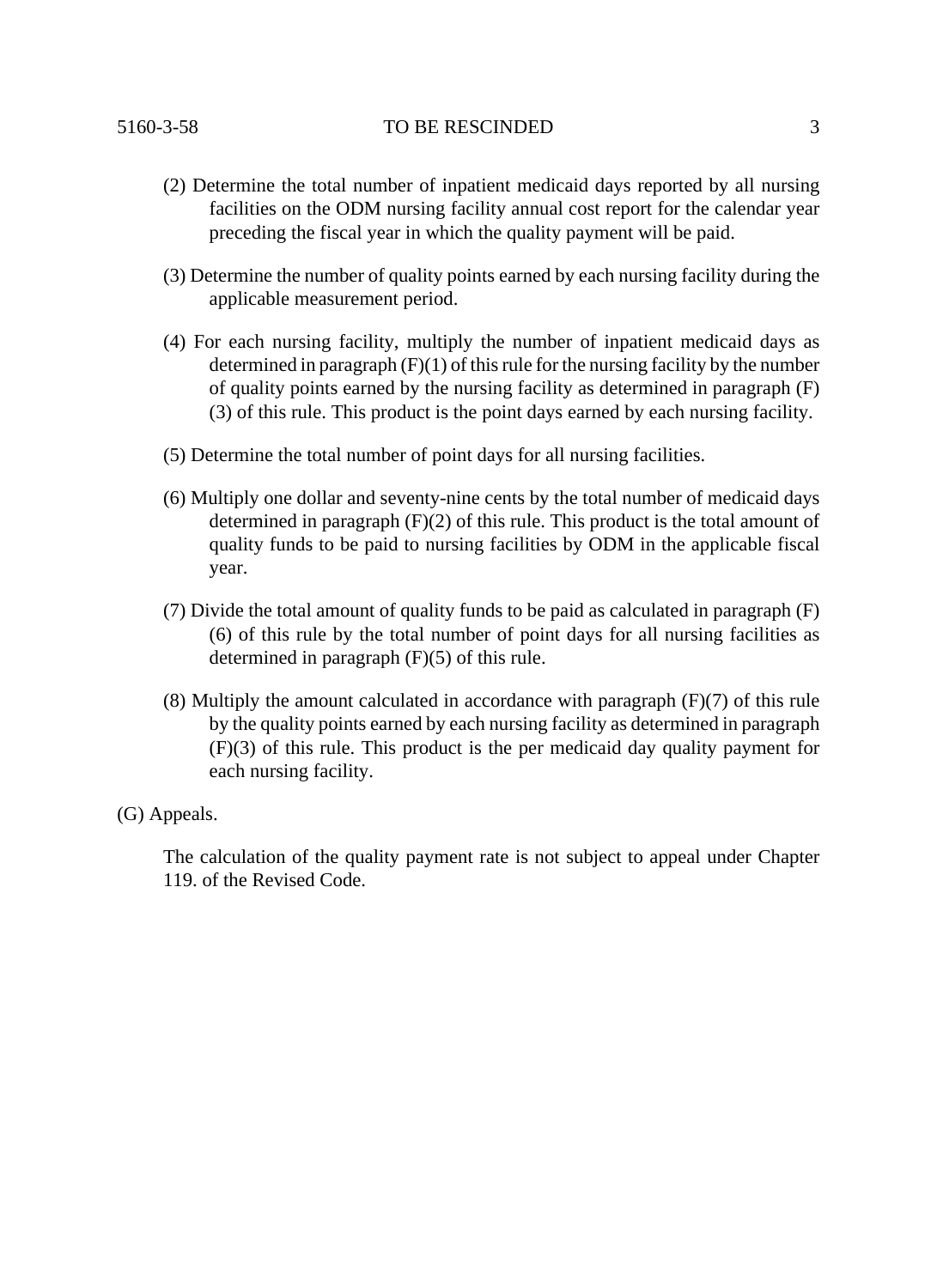Effective:

Five Year Review (FYR) Dates:

Certification

Date

| Promulgated Under:            | 119.03                             |
|-------------------------------|------------------------------------|
| <b>Statutory Authority:</b>   | 5165.02                            |
| <b>Rule Amplifies:</b>        | 5165.25                            |
| <b>Prior Effective Dates:</b> | 07/01/2016, 09/22/2018, 10/10/2020 |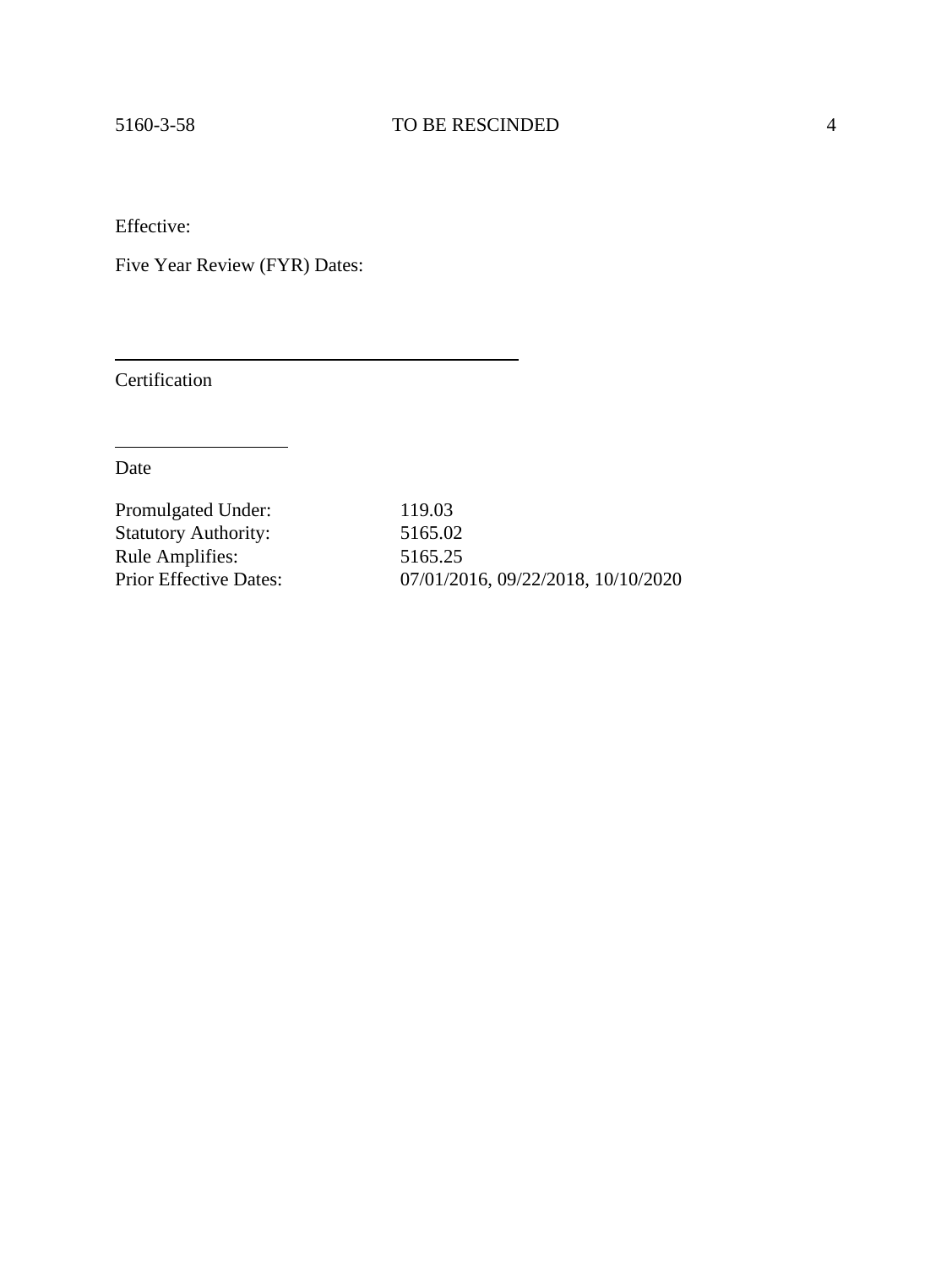## 5160-3-50 **Nursing facilities (NFs): use of additional dollars as a result of rebasing of rates.**

(A) Definitions.

For purposes of this rule:

- (1) "Ancillary and support costs," "cost center," "direct care costs," "rebasing" and "tax costs" have the same meaning as in section 5165.01 of the Revised Code.
- (2) "Cost center report" means a report submitted to the Ohio department of medicaid (ODM) by a nursing facility provider that identifies the amount spent on each cost center included in rebasing.

(B) Direct care spending.

- (1) In accordance with section 5165.36 of the Revised Code, nursing facilities should increase direct care spending by at least seventy percent of any additional dollars received as a result of rebasing.
- (2) For purposes of determining compliance with section 5165.36 of the Revised Code, the increased spending in direct care will be evaluated using calendar year 2019 medicaid nursing facility cost report data for direct care.

(C) Submission of cost center reports.

- (1) In accordance with Section 333.240 of Amended Substitute House Bill 110 of the 134th General Assembly, for state fiscal years 2022 and 2023, cost center reports are to be submitted as follows:
	- (a) The first cost center report is to be submitted not later than ninety days after the end of calendar year 2021 and should cover the period of July 1, 2021 through December 31, 2021.
	- (b) Subsequent cost center reports should cover one calendar year each and should be submitted not later than ninety days after the end of the applicable calendar year.

(2) Reports should include only direct care, ancillary and support, and tax costs as well as inpatient days.

(3) Reports should be submitted on an electronic form prescribed by ODM.

(D) Extensions.

For good cause shown, cost center reports may be submitted within fourteen days after the original due date if written approval is received from ODM prior to the original due date of the report. Requests for extensions should be sent via email to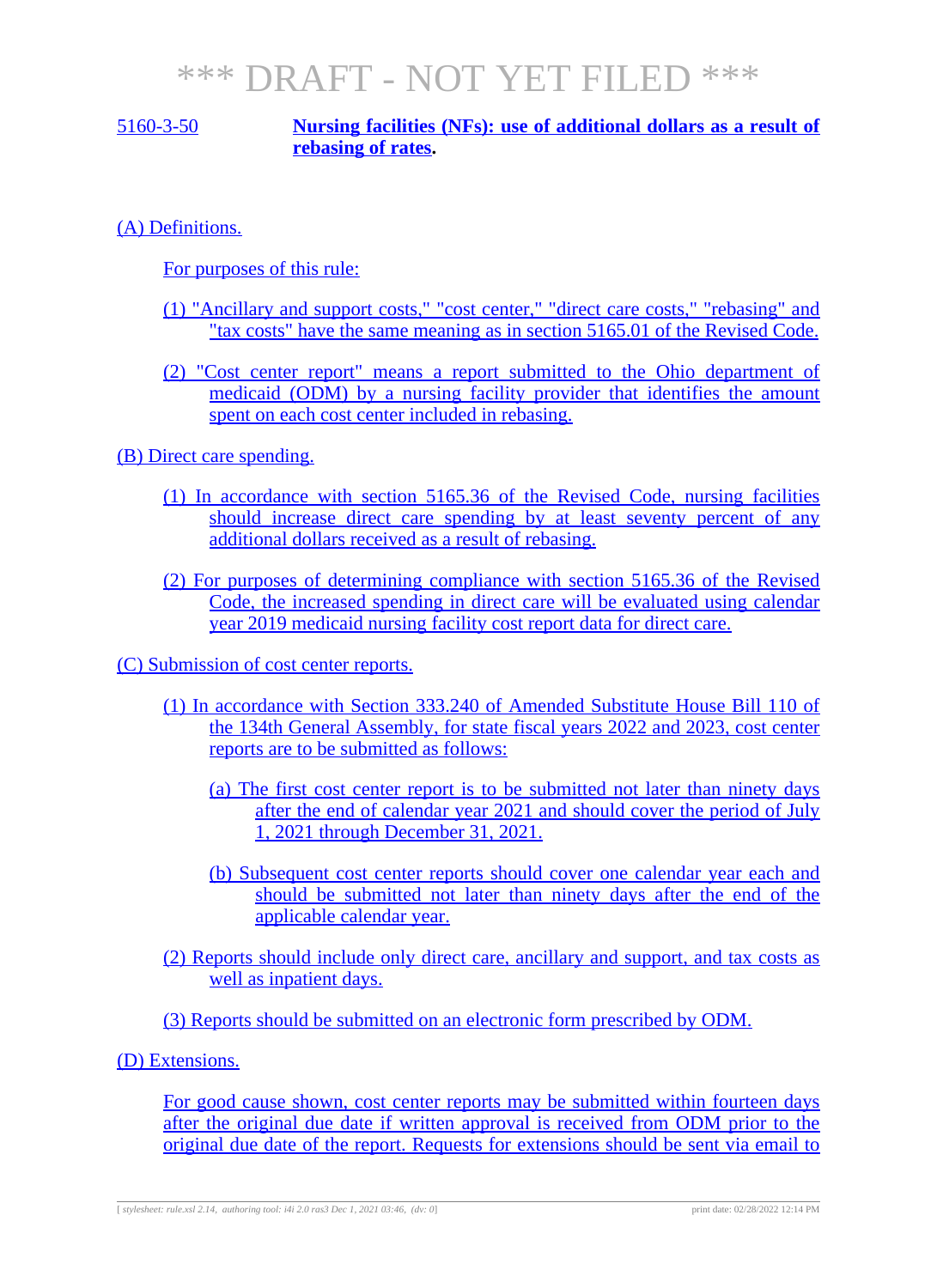#### 5160-3-50 2

LTCAudits@medicaid.ohio.gov and explain the circumstances resulting in the need for an extension.

### (E) Late reporting penalties.

- (1) If a report is not received by the original due date, or by an approved extension due date if applicable, the provider may be assessed a late reporting penalty for each day a complete and adequate report is not received
- (2) The late reporting penalty period begins on the day after the original due date or on the day after the extension due date, whichever is applicable, and continues until the complete and adequate report is received by ODM.
- (3) The late reporting penalty will be one hundred dollars per calendar day for each day after the original due date or the extension due date, whichever is applicable, that a nursing facility does not submit a cost center report.
- (4) The late reporting penalty is assessed annually and will be a reduction in payments to providers that submit claims directly to ODM or by payment submitted to ODM outside the claims process for providers that do not submit claims directly to ODM. No penalty is imposed during a fourteen-day extension granted by ODM.

(F) Change of operator (CHOP).

In cases of a change of operator, the exiting operator's 2019 cost reports and the additional dollars received as a result of rebasing will be used for the purposes of determining the entering operator's compliance with section 5165.36 of the Revised Code and Section 333.240 of Amended Substitute House Bill 110 of the 134th General Assembly.

#### (G) New providers.

For state fiscal years 2022 and 2023, nursing facilities with an initial medicaid certification date on or after January 1, 2020 are excluded from the requirements set forth in paragraphs (B) and (C) of this rule.

### (H) Reviews.

For purposes of determining compliance with this rule, Section 333.240 of Amended Substitute House Bill 110 of the 134th General Assembly, and section 5165.36 of the Revised Code, ODM may conduct reviews of cost center report data beginning with calendar year 2022 data.

(I) Reimbursement of funds to ODM.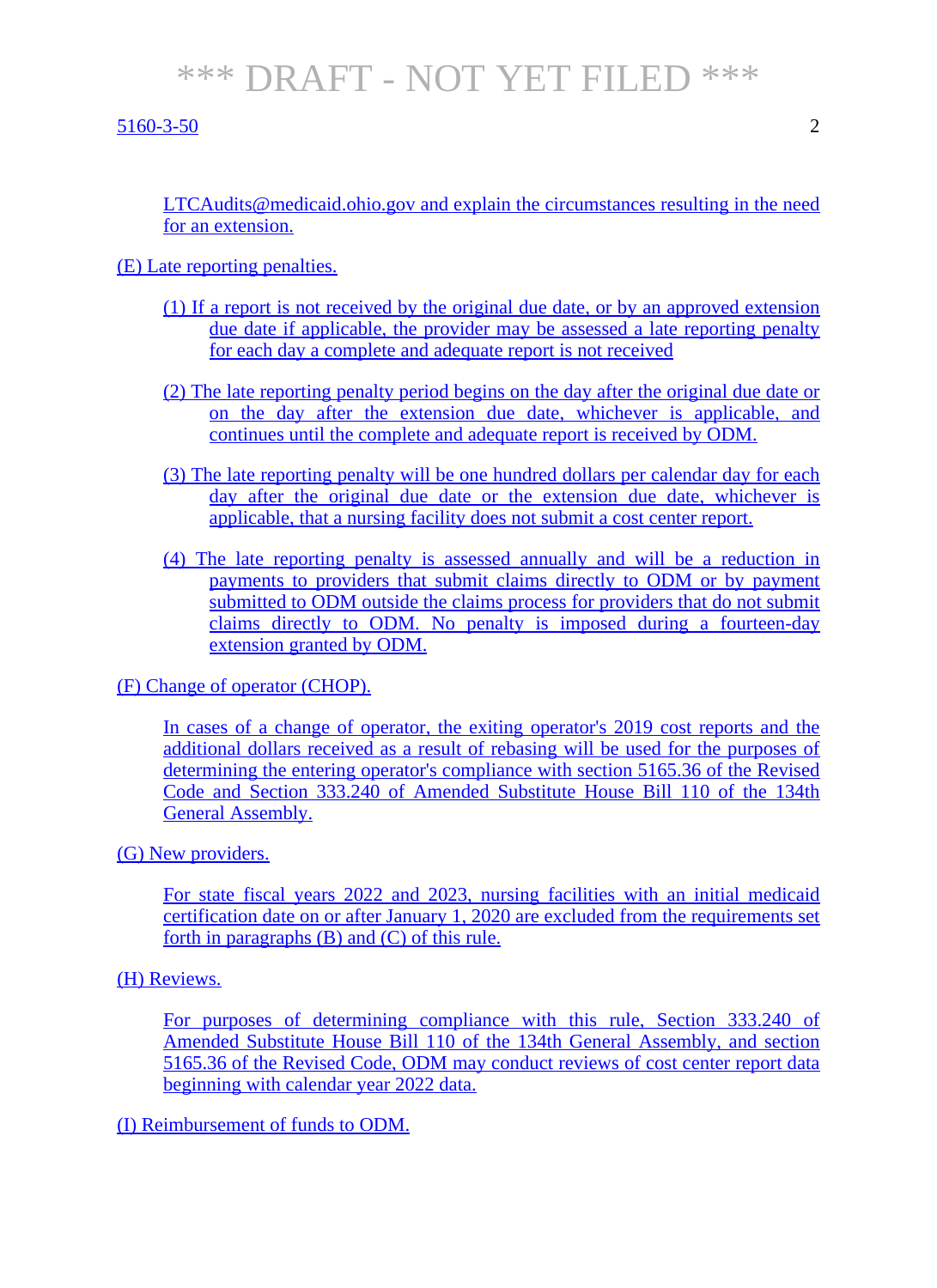#### 5160-3-50 3

- (1) Any amounts spent on cost centers other than as permitted by this rule, Section 333.240 of Amended Substitute House Bill 110 of the 134th General Assembly, and section 5165.36 of the Revised Code will be reimbursed to ODM with interest.
	- (a) The interest will be no greater than two times the current average bank prime rate determined at the mid-point of the reporting quarter.
	- (b) Interest will accrue from the mid-point of the reporting quarter until the date funds are recouped from medicaid payments or until payment is submitted to ODM outside the claims process for providers who do not submit claims directly to ODM.
- (2) Reimbursement of funds pursuant to a review as set forth in paragraphs (H) and (I) of this rule is not subject to appeal under Chapter 119. of the Revised Code.